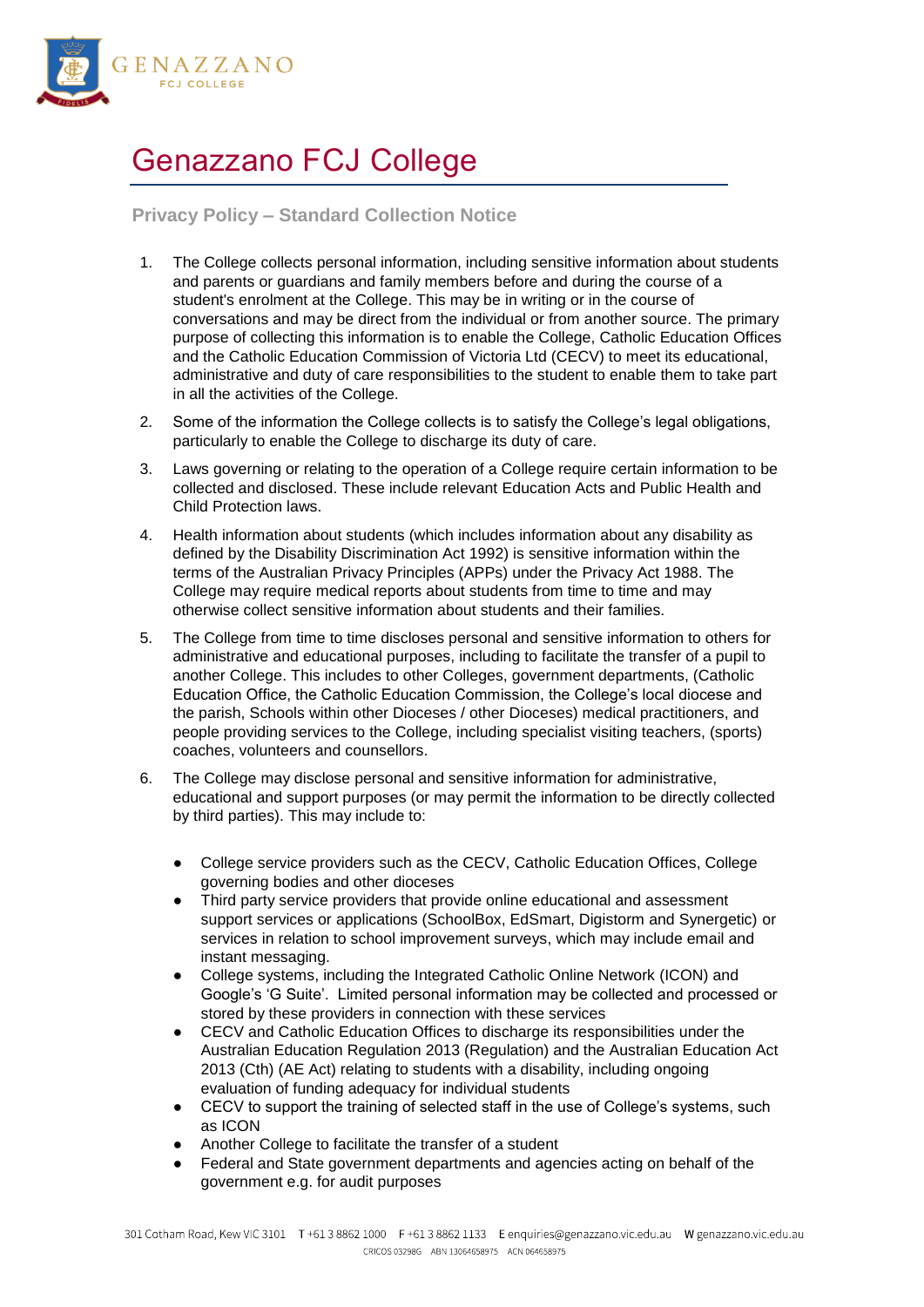

- Health service providers, and people providing educational support and health services to the College, including specialist visiting teachers, sports coaches, volunteers, counsellors and providers of learning and assessment tools
- Assessment and educational authorities, including the Australian Curriculum, Assessment and Reporting Authority
- People providing administrative and financial services to the College
- Anyone you authorise the College to disclose information to; and
- Anyone to whom the College is required or authorised to disclose the information to by law, including under child protection laws.
- 7. The College is required by the Federal Australian Education Regulation (2013) and Australian Education Act 2013 (Cth) (AE Act) to collect and disclose certain information under the Nationally Consistent Collection of Data (NCCD) on students with a disability. The College provides the required information at an individual student level to the Catholic Education Offices and the CECV, as an approved authority. Approved authorities must comply with reporting, record keeping and data quality assurance obligations under the NCCD. Student information provided to the federal government for the purpose of the NCCD does not explicitly identify any student.
- 8. Personal information collected from pupils is regularly disclosed to their parents or guardians.
- 9. The College may also use cloud computing service providers to store personal information (which may include sensitive information) on their servers in the 'cloud'. These servers may be located in or outside Australia. This may mean that personal information may be stored or processed outside Australia.
- 10. The College makes reasonable efforts to be satisfied about the protection of any personal information that may be collected, processed and stored outside Australia in connection with any cloud and third party services and will endeavour to ensure it will be located in countries with substantially similar protections as the APPs
- 11. When the College uses Google's G-Suite, some personal information (usually limited to name and email address) about students, parents or guardians may be transferred, stored and processed by Google in the United States, or in any other country through which Google provides these services or where it processes and stores information. This personal information will be stored and processed by Google in accordance with Google's terms and conditions stated in the G-Suite for Education Agreement which the College entered into with Google.
- 12. The countries in which the servers of G Suite cloud services reside may be found here: <https://www.google.com/about/datacenters/inside/locations/index.html>
- 13. Where personal, including sensitive information is held by a cloud computing service provider on behalf of CECV for educational and administrative purposes, it may be stored on servers located within or outside Australia.
- 14. College personnel and the College's service providers, and the CECV and its service providers, may have the ability to access, monitor, use or disclose emails, communications (e.g. instant messaging), documents and associated administrative data for the purposes of administering the ICON system and ensuring its proper use
- 15. The College may disclose limited personal information to the college parish to facilitate religious and sacramental programs, and other activities such as fundraising.
- 16. The College's Privacy Policy is accessible via GenConnect. The policy sets out how parents, guardians or students may seek access to, and correction of their personal information which the College has collected and holds. However, access may be refused in certain circumstances such as where access would have an unreasonable impact on the privacy of others, or may result in a breach of the College's duty of care to the